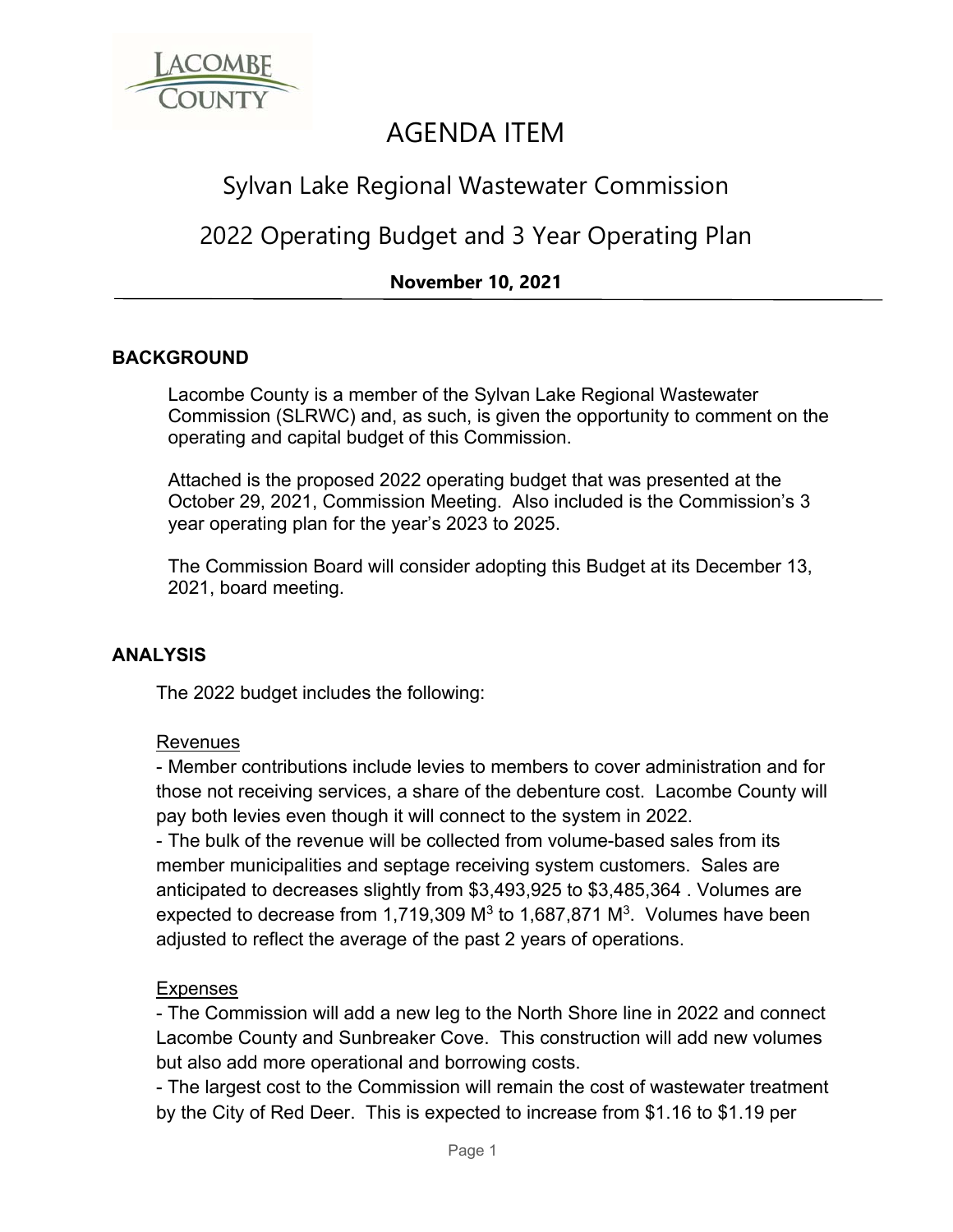

cubic metre.

- Insurance costs are project to rise by 8%

- Contract administration costs are up by 2% as per the agreement with Lacombe County.

- Utilities have been adjusted for inflation at 5%.

- Other categories have only been adjusted based on 2.5% inflation adjustment as well as preventative maintenance cost increases.

- Borrowing costs will increase from \$227,570 to \$293,787 to fund the expansion of the North Shore line.

## Rates

- The Lakeshore line will see an increase of rates from \$ 2.99 per  $M^3$  to \$ 3.08 per  $M<sup>3</sup>$ 

 $\,$  The Town of Sylvan Lake will see its rate increase \$ 1.81 per M<sup>3</sup> to \$ 1.89 per M<sup>3.</sup>  $\cdot$  The Septage Receiving Station rate is set to increase from \$ 7.00 per M<sup>3</sup> to  $$7.18$  per  $M^3$ 

## Alternatives:

- 1. Accept budget for information and adopt resolution stating Council had no comments or concerns regarding the proposed budget. (Administrative recommendation)
- 2. Take other action(s) as determined by Council.

## **BUDGET IMPLICATIONS**

Administration has accounted for the County's commitments to the 2022 Commission budget as follows:

 Administration – 12.5% of total budget or \$7,285 (a decrease of \$14%). Debenture payment - \$16,534 (versus \$12,807 in 2021). Rate: 3.08 per m3 (For Sylvan Lake Communal Service Customers (trucked or direct connection)

## **LEGISLATIVE RESPONSIBILITIES**

1. Section 3 of the Municipal Government Act (MGA) states the purposes of a municipality are: 1) to provide good government, 2) to provide services, facilities, or other things that, in the opinion of council, are necessary or desirable for all or part of the municipality, and 3) to develop and maintain safe and viable communities.